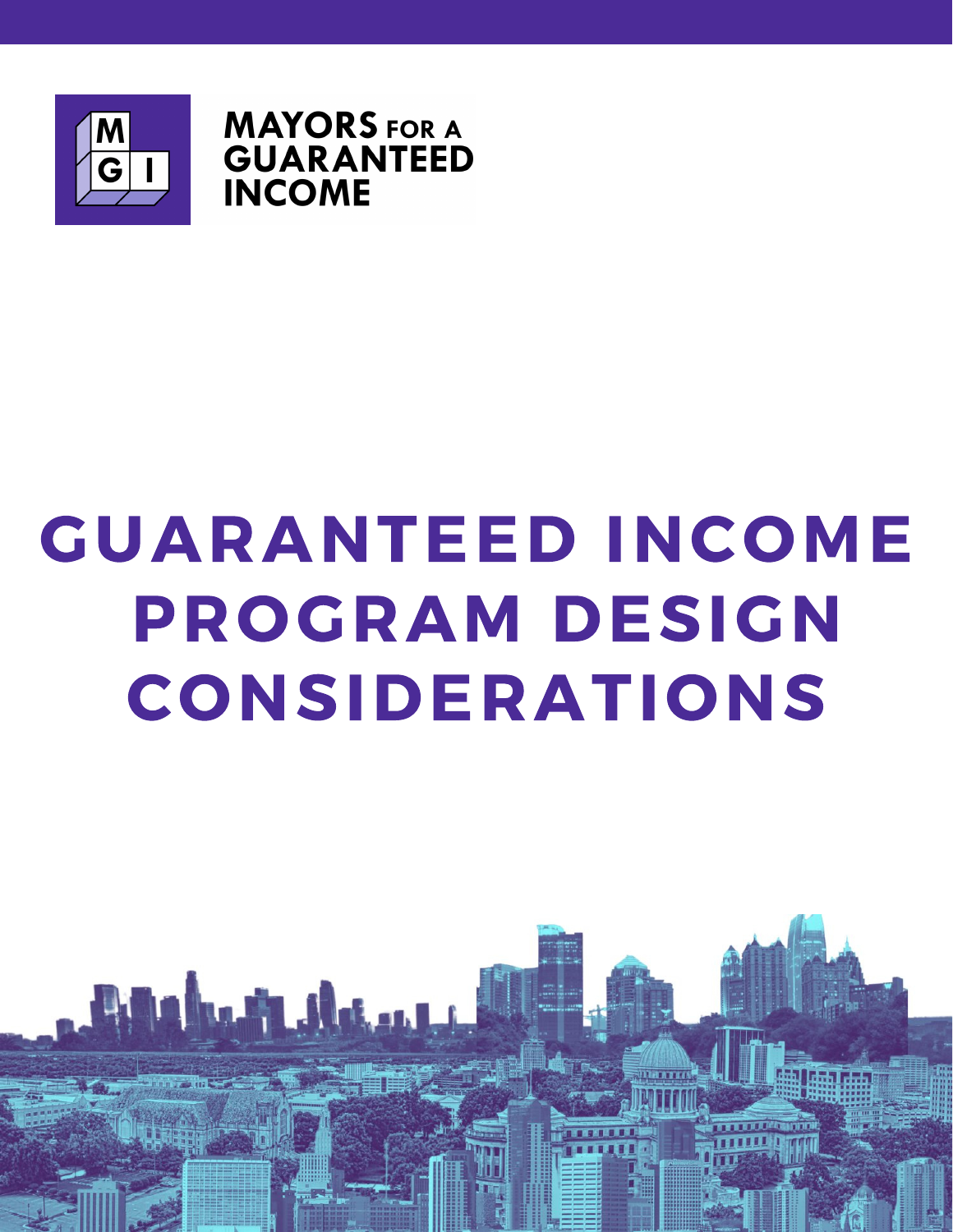# **TABLE OF CONTENTS**

**BACKGROUND** 

PUBLIC BENEFITS OVERVIEW

RECOMMENDATIONS

YOUR STATE PUBLIC BENEFITS OVERVIEW

STOCKTON BENEFITS TABLE EXAMPLE

DISBURSEMENT MECHANISMS OVERVIEW

**REFERENCES** 

<u> Mahmati shekari is</u>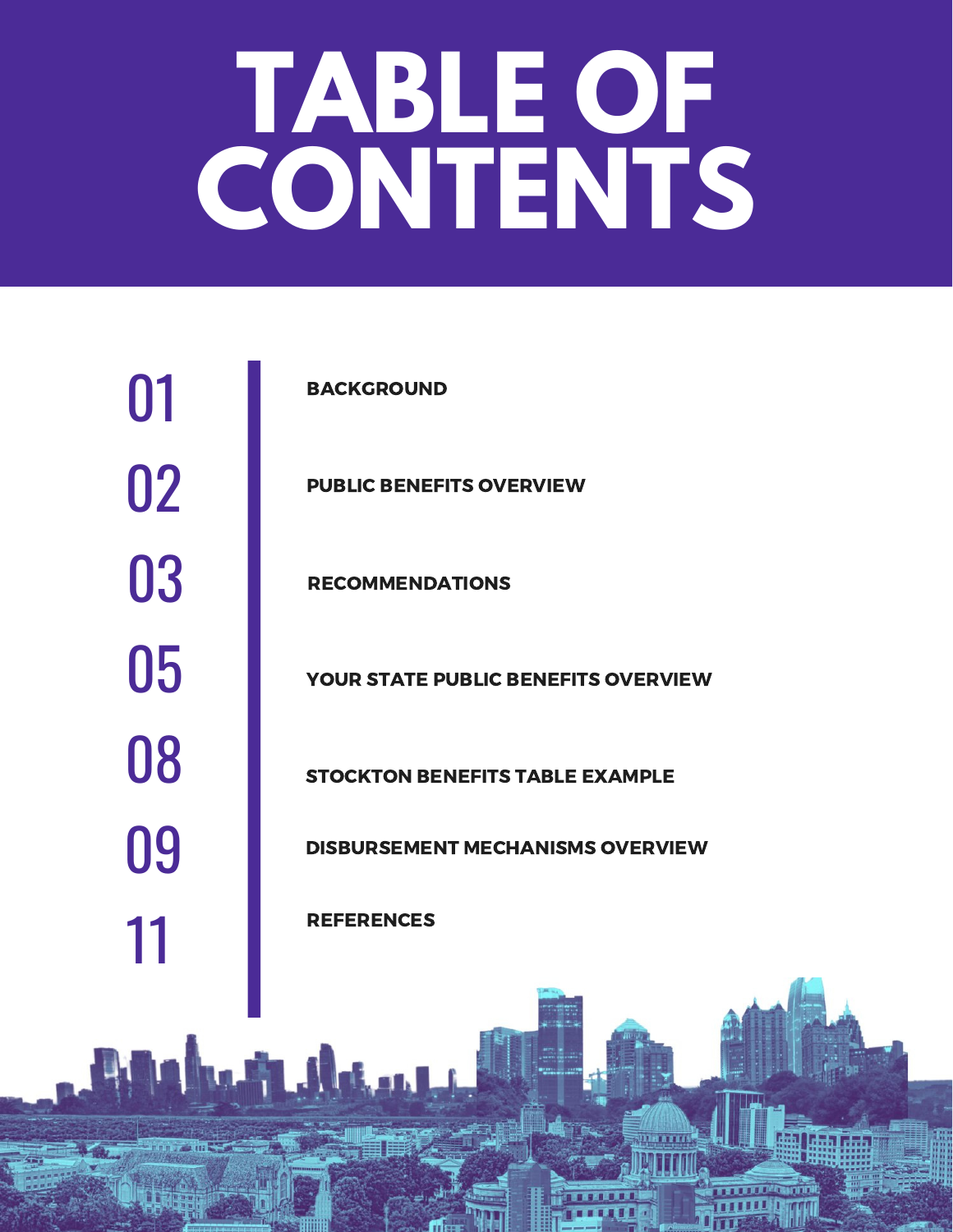## **BACKGROUND**

The following memo provides overview information on the "benefits cliff" and ways in which participation in a guaranteed income pilot program may impact receipt of public benefits, as well as potential disbursement mechanisms and the centralized disbursement partner of Mayors for a Guaranteed Income (MGI). This is not exhaustive and should not take the place of engaging with a benefits specialist or legal counsel. Instead, this document is intended to provide you with the information necessary to identify the questions you will need to answer.

An article co-authored by Doctors Castro Baker and Martin-West along with Sukhi Samra and Meagan Cusack, Mitigating Loss of Health Insurance and Means Tested Benefits in an [Unconditional](https://www.ncbi.nlm.nih.gov/pmc/articles/PMC7142678/) Cash Transfer Experiment, provides additional information.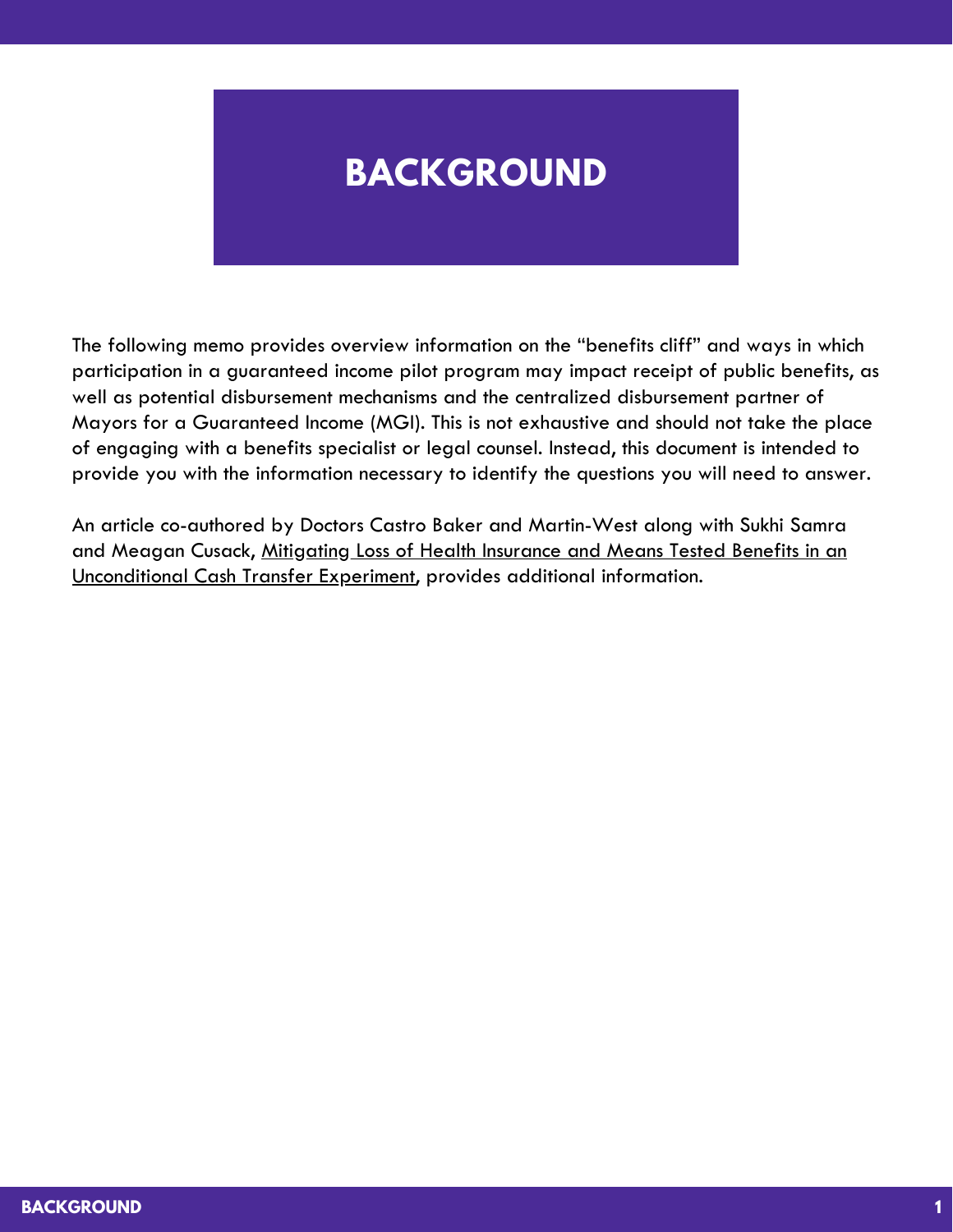## **PUBLIC BENEFITS OVERVIEW**

The goal of any guaranteed income pilot or demonstration is to provide participants with additional economic stability. To that end, the programs must be designed to ensure that participation in the program leaves recipients in a better economic position than when they began.

Importantly, receiving money through a guaranteed income pilot program may contribute to the "benefits cliff," where a small increase in earnings or held assets (i.e., savings) can lead to a reduction in public benefits, such as health insurance, food assistance, and housing support. Eligibility for safety net programs are determined by state and federal laws and eligibility requirements vary significantly for the programs and can include calculations of both earned and unearned income and savings.

There are, however, a number of steps you can take to mitigate the loss of benefits. Considerations include structuring payments as gifts to avoid issuance of 1099s, and recognizing that front-line caseworkers may not appropriately classify pilot program payments when certifying means tested benefits. Working with city, county, and state governmental agencies may permit you to obtain waivers excusing pilot payments from income calculations.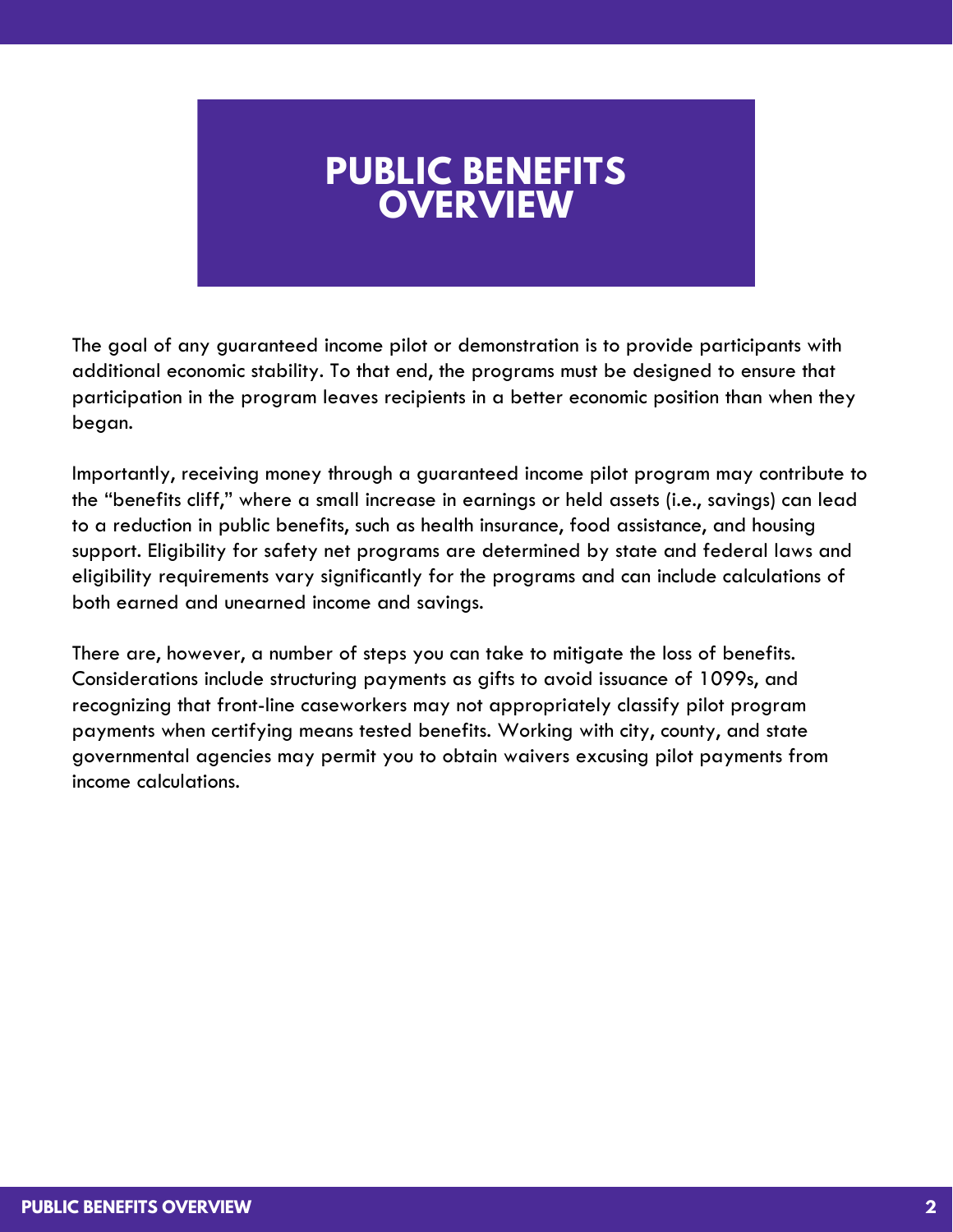## **RECOMMENDATIONS**

#### **STRUCTURE PAYMENTS AS GIFTS**

Structuring payments as gifts may avoid tax issues for recipients (see 26 USC § 102 (Gifts and Inheritance); IRS Rev. Rul. 99-44 (Gifts and Charitable Contributions); 2003-12 (Gross Income); and Disaster Relief and Emergency Hardship Programs). Ensuring that the disbursement amounts are below the annual gift exclusion amount avoids issuance of 1099s.  $[1]$ 

In Stockton, the county health department ensured that MediCal, WIC, and unemployment benefits were not impacted because of the gift classification of the disbursements. Further, because the disbursement amount did not exceed the annual gift exclusion amount, Stockton recipients did not need to report the disbursement on their tax filings.

#### **SEEK WAIVERS WHEN APPLICABLE**

If income and asset eligibility requirements are determined by state law, it may be possible to work with your local Department of Health and Human Services to waive eligibility restrictions for pilot program recipients or to otherwise ensure that the cash transfers are not included when determining eligibility.

In Alaska, dividend payments from the Permanent Fund cannot be used in determining eligibility for public assistance programs administered by the Department of Health and Human Services (AS [42.23.240\)](https://www.akleg.gov/basis/statutes.asp#43.23.240). For the Stockton Economic Empowerment Demonstration (SEED), waivers were secured for Calworks (the state's version of Temporary Assistance for Needy Families (TANF)). This waiver exempts SEED disbursements from consideration as income for all CalWorks services, including supportive services (child care, transportation, and counseling/therapy) and family stabilization (intensive case management). [2]

In Stockton, waivers were unavailable for certain benefits programs. When no waiver is available and the guaranteed income may result in a loss of public benefits, it is vital that the guaranteed income program participants have a full and robust understanding of the impact of their participation.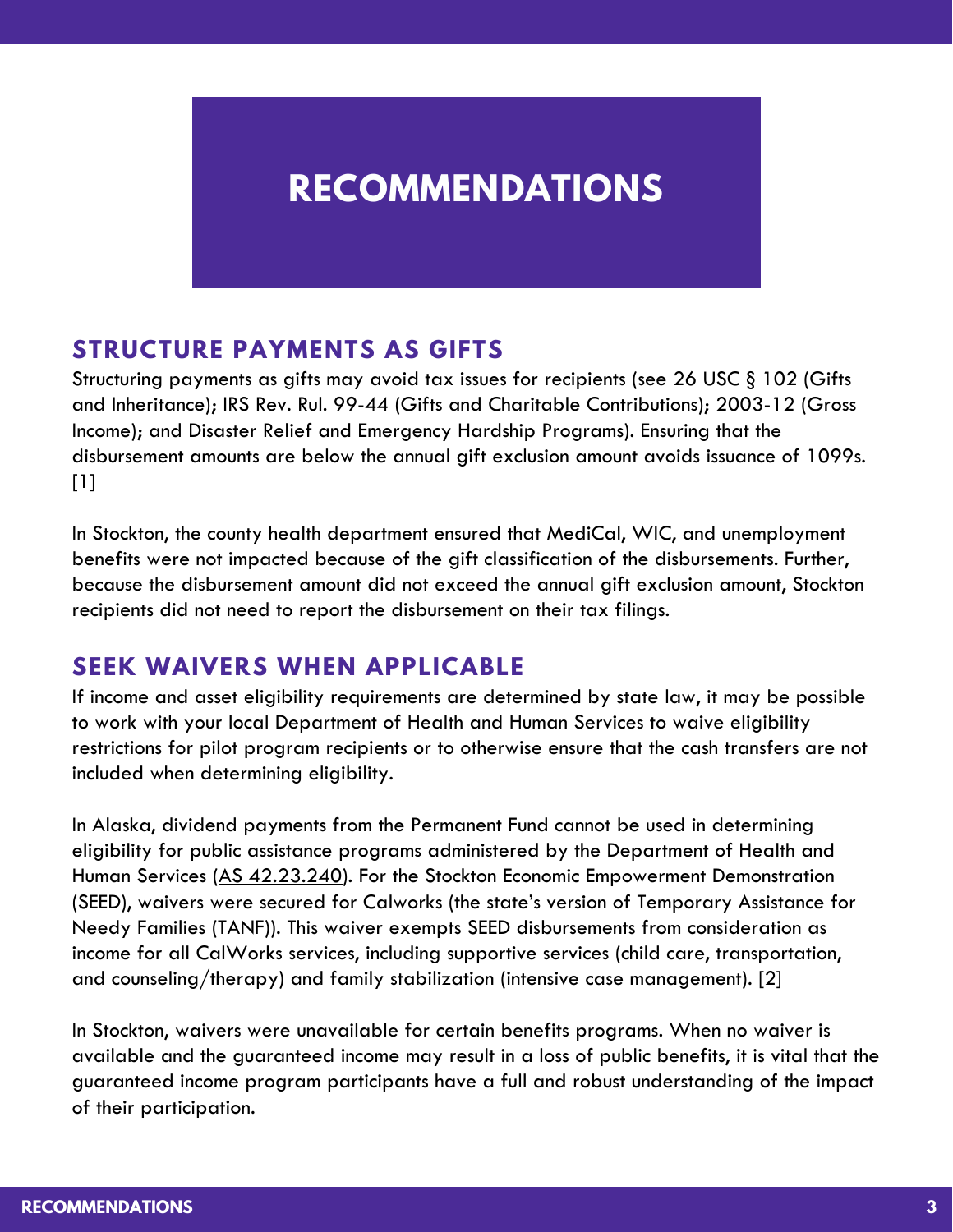#### **ENSURE INFORMED CONSENT**

participate in the pilot, they will need to have sufficient information about the effect It is important to ensure that participants give informed consent to participating in the pilot. To ensure that pilot participants are able to make informed decisions about whether to participation will have on their ability to participate in other safety net programs. To build informed consent, you must (1) build a site-specific safety net landscape map with eligibility requirements; (2) develop a process of providing information to potential participants in accessible ways; and (3) provide benefits counseling to answer individual eligibility questions.

#### Recommendation:

If a potential participant declines to participate, allow them to transfer participation to someone else in their family.

#### **ENSURE INFORMED CONSENT**

To ensure that any pilot participant does not suffer economically from participation, you may wish to create a Hold Harmless Fund that would be able to provide compensation to recipients if they become ineligible for benefits due to receiving payments.

In Stockton, the SEED program developed its own Hold Harmless Fund modeled after the Alaska Permanent Fund Dividend (PFD). The PFD Hold Harmless fund replaces Alaska Temporary Assistance, Adult Public Assistance, Supplemental Social Security Income (SSI), and Supplemental Nutrition Assistance Program (SNAP) benefits for individuals who lose eligibility or whose benefits would be reduced if they received a dividend payment [3]. In Stockton, the Hold Harmless Fund primarily protects housing benefits. The San Joaquin County Housing Authority's board voted to allocate some of its federal non-discretionary funds to reimburse residents who faced an increase in their share of housing cost as a result of their participation in SEED [4]. The Housing Authority granted the money to SEED, and SEED issued a one-time lump sum payment to recipients.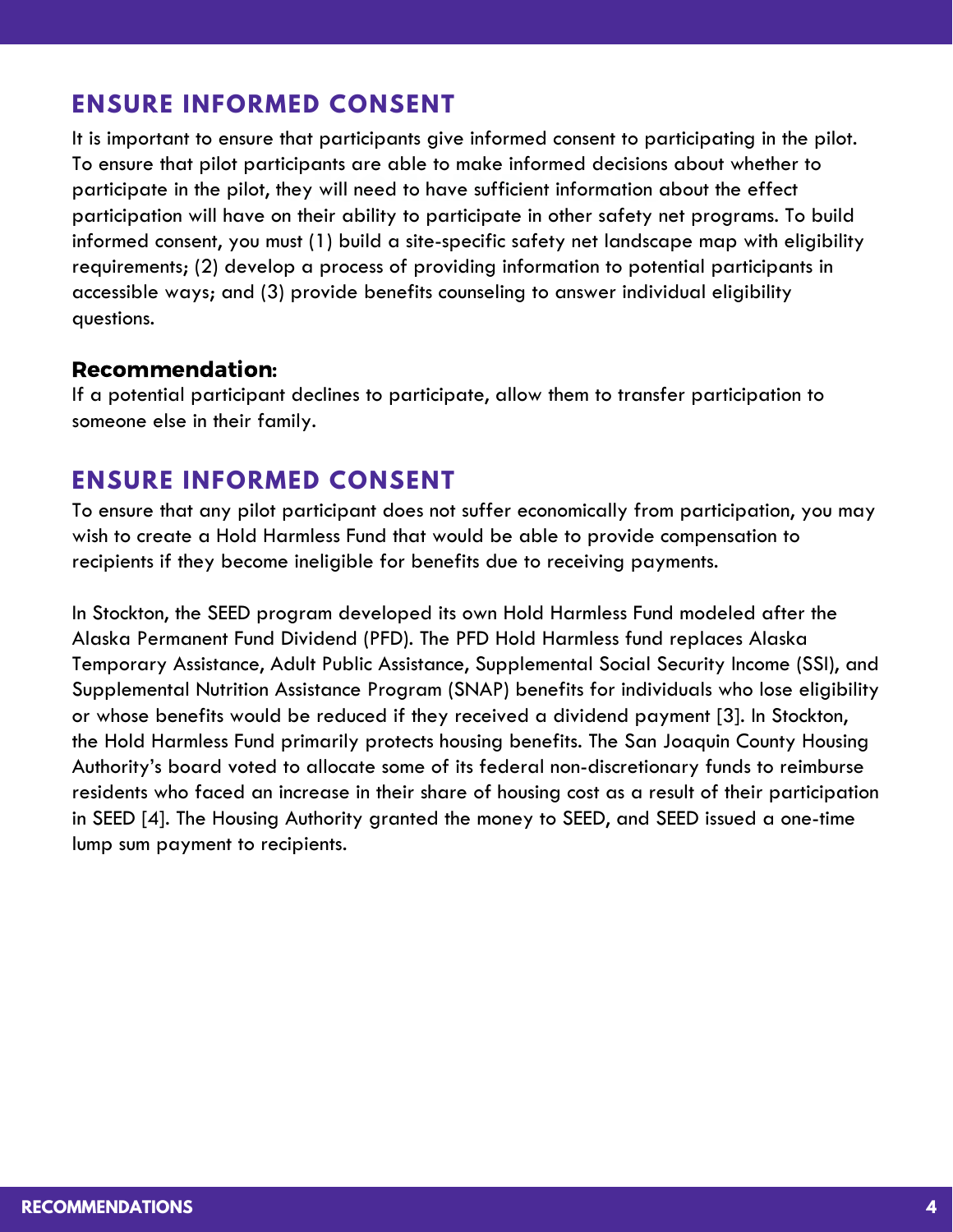## **YOUR STATE PUBLIC BENEFITS [5]**

The following is an outline to help you determine what public benefits may be available to individuals and families with low incomes in your state. Your state may use different names, provide additional benefits, or not provide all of the benefits listed below. This information is not exhaustive and is not intended to take the place of consulting with legal advisors and benefits specialists.

#### I. Food Assistance Program:

Benefits enabling low-income adults and families to purchase eligible food in authorized retail food store

A. Eligibility determined by federal gross and net income limit (here).

B. Eligibility is based on the financial situation of all members of the household.

C. Most earned and unearned income is counted. Pilot program payments counted as unearned income may impact eligibility. Could potentially use the Hold Harmless Fund to make whole any lost SNAP benefits.

#### II. State Temporary Assistance to Needy Families:

Temporary cash assistance available for pregnant women and low-income families with minor children

A. Eligibility may be determined by state income and asset limits, dependent on household size.

B. Earned and unearned income may be counted. Pilot program payments counted as unearned income may impact eligibility. May be possible to work with your Department of Health and Human Services to obtain a waiver.

#### III. State Disability Assistance:

Cash assistance to eligible disabled adults and caretakers.

A. Eligibility may be determined by state income and asset limits.

B. Earned and unearned income may be counted. Pilot program payments counted as unearned income may impact eligibility. May be possible to work with your Department of Health and Human Services to obtain a waiver.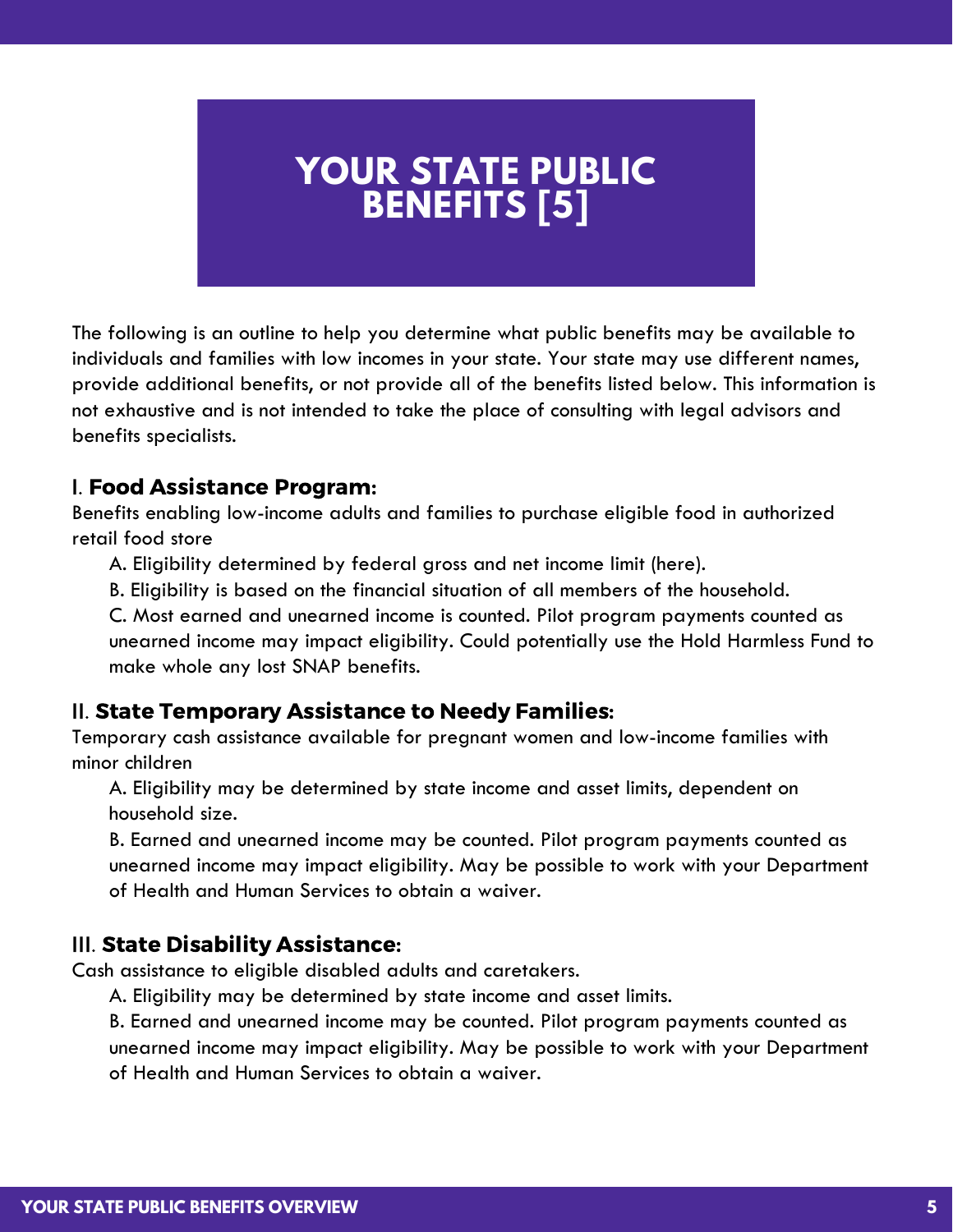#### IV. State Emergency Relief:

Benefits available for home, utilities, and burial expenses for low-income households

A. Eligibility may be determined by state income and asset limits.

A. Englohny may be determined by state income and asser minis.<br>B. Earned and unearned income may be counted. Pilot program payments counted as unearned income may impact eligibility. May be possible to work with your Department of Health and Human Services to obtain a waiver.

#### V. Women's Infants, and Children (WIC):

Nutrition and health program for mothers and young children.

A. Federal 2020-2021 WIC Annual Income Guidelines (185% FPL) available here. Need additional research to determine if income eligibility requirements apply to unearned income.

B. Issuing payments as a gift may permit your Department of Health and Human Services to obtain a waiver to ensure that WIC is unaffected.

#### VI. Health Programs:

Various health insurance programs are available for low-income residents of states depending on income levels, age, family size, pregnancy status, and more.

A. Need additional research to determine income and asset eligibility, plus interplay of earned and unearned income. May be possible to obtain waivers.

B. Issuing payments as a gift, especially under the MAGI rules, may permit your Department of Health and Human Services to ensure the medical programs are unaffected.

#### VII. Housing Choice Voucher Program:

Housing assistance for low-income families, the elderly, and people with disabilities. A. Eligibility is based on income and may be impacted by participation in a pilot program. May be possible to work with the local housing authority to provide reimbursements for any increased housing costs through a Hold Harmless Fund.

#### VIII. Social Security:

Retirement income payable to adults at least 62 years old who have worked for 10 or more years.

A. Eligibility is based on previous contributions to Social Security. Participation in pilot program is likely to have no effect.

#### IX. Social Security Disability Income (SSDI):

Benefits available to individuals and their family members if the individual worked long enough and paid Social Security taxes on their earnings.

A. Eligibility is based on previous contributions to Social Security and current inability to work. Participation in pilot program is likely to have no effect.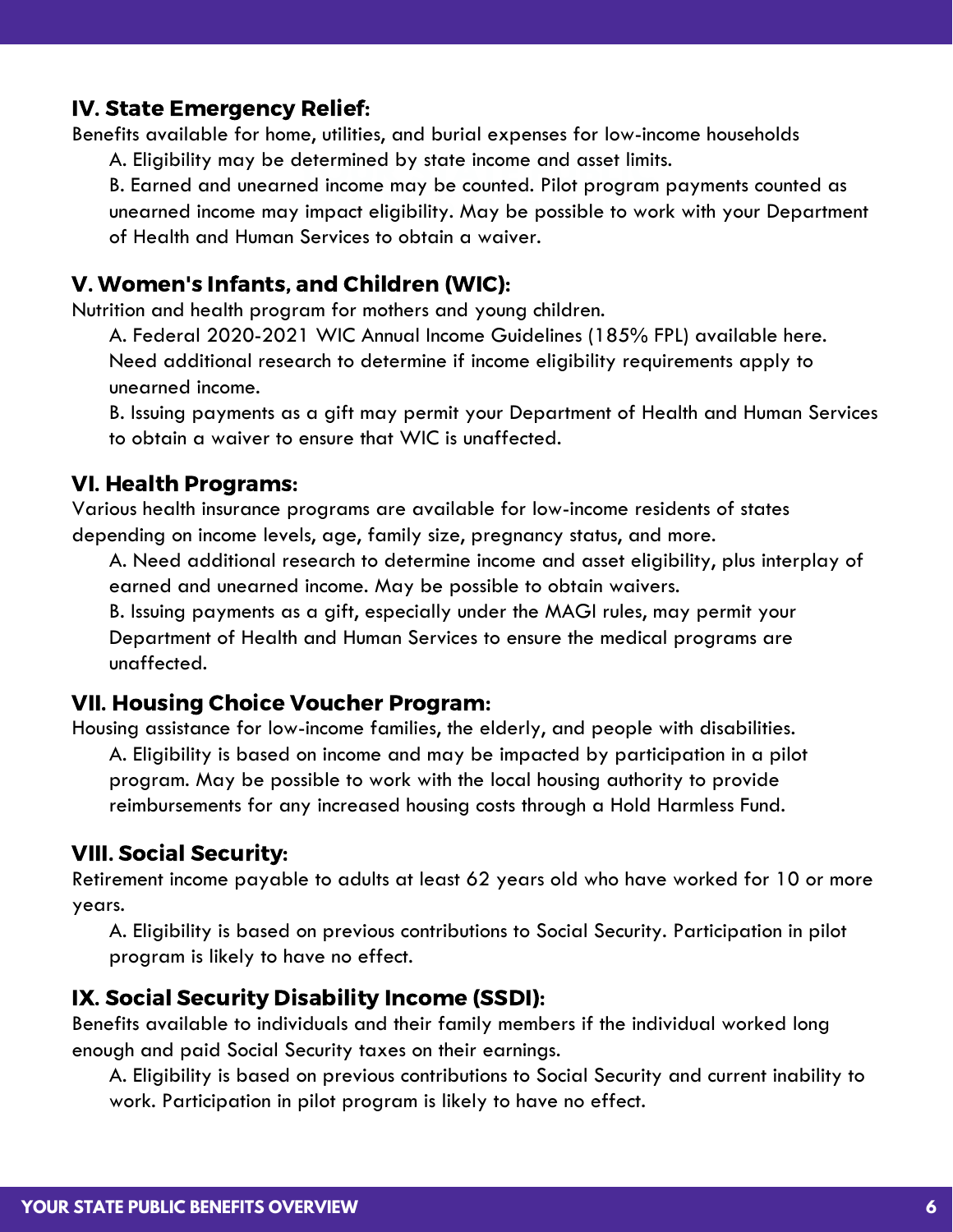#### X. Supplemental Security Income (SSI):

A. Englohny determined by rederal income and asser minis. Fart<br>program is likely to have an effect on eligibility. Benefits available to disabled adults and children who have limited income and resources. A. Eligibility determined by federal income and asset limits. Participation in a pilot

**BENEFITS OVERVIEW**

#### Recommendation:

Partner with a local benefits specialist and/or lawyer to do a full review of the public benefits programs available in your state and develop recommendations (per the Stockton Benefits Table provided below).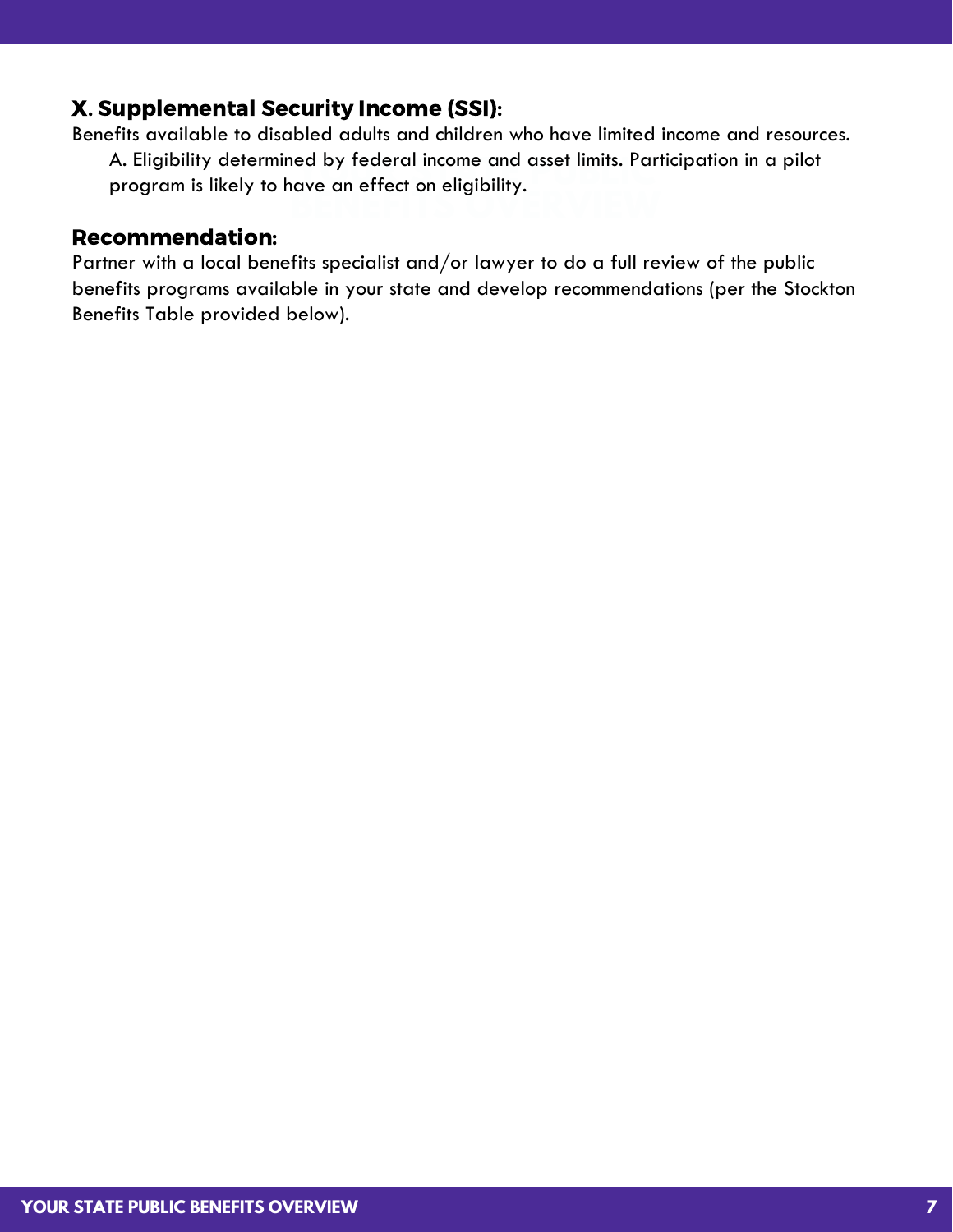### **STOCKTON BENEFITS TABLE EXAMPLE**

#### Table 1

Overview of benefits potentially impacted by GI and recommendations.

| <b>Benefit</b>                                                        | <b>Description</b>                                                                                                                                                                   | <b>Potential Impact</b>                                                                                                                                                                                                                                                                                                       | Recommendation                                                                                                               |
|-----------------------------------------------------------------------|--------------------------------------------------------------------------------------------------------------------------------------------------------------------------------------|-------------------------------------------------------------------------------------------------------------------------------------------------------------------------------------------------------------------------------------------------------------------------------------------------------------------------------|------------------------------------------------------------------------------------------------------------------------------|
| CalWorks                                                              | Aid and services to eligible families                                                                                                                                                | No risk: Waiver successfully secured in partnership with San Joaquin County Human Services<br>Agency.                                                                                                                                                                                                                         | Recipient encouraged to<br>participate, assuming no other<br>benefits concerns.                                              |
| Social Security                                                       | Retirement income payable to adults at least 61<br>years and 9 months old                                                                                                            | Low risk: Eligibility is based on previous contributions to Social Security.                                                                                                                                                                                                                                                  | Recipient encouraged to<br>participate, assuming no other<br>benefits concerns.                                              |
| Social Security<br>Disability Income<br>(SSDI)                        | Aid to adults who can't work due to a medical<br>condition                                                                                                                           | Low risk: Eligibility is based on previous contributions to Social Security and inability to<br>work.                                                                                                                                                                                                                         | Recipient encouraged to<br>participate, assuming no other<br>benefits concerns.                                              |
| Supplemental<br>Security Income<br>(SSI)                              | payable to adults at least 65 years old without<br>disabilities who meet financial limits                                                                                            | Aid to disabled low-income children and adults; also Impacted: GI payment is considered a gift and counts against eligibility.                                                                                                                                                                                                | Recipient does a cost-analysis of<br>how much they will lose in SSI,<br>and then makes a decision to (not)<br>move forward.  |
| Unemployment                                                          | Temporary aid for adults who lose their job to help<br>them meet expenses while seeking new employment                                                                               | Low risk: Eligibility is based on earned income.                                                                                                                                                                                                                                                                              | Recipient encouraged to<br>participate, assuming no other<br>benefits concerns.                                              |
| Women, Infants,<br>and Children<br>(WIC)                              | Supplemental foods, health care referrals, and<br>nutrition education for low-income mothers, and to<br>infants and children up to age five years old who are<br>at nutritional risk | Low risk: Eligibility is based on income and/or participation in Medi-Cal, CalWorks, and<br>CalFresh.                                                                                                                                                                                                                         | Confirm potential impact of GI if<br>receiving multiple benefits.                                                            |
| MediCal                                                               | Free or low-cost health insurance for low-income<br>children and adults                                                                                                              | Low risk: GI is considered a gift from a non-profit organization and therefore is not<br>considered taxable income by the IRS, and should not count against MediCal eligibility.                                                                                                                                              | Recipient does not need to report<br>GI payment on taxes; tax<br>assistance provided to ensure<br>accurate reporting.        |
| Supplemental<br>Nutrition<br>Assistance<br>Program<br>(SNAP)/CalFresh | Benefit enabling low-income adults and families to<br>purchase eligible food in authorized retail food<br>stores                                                                     | Impacted: GI payment is considered unearned income and may impact SNAP/CalFresh<br>eligibility. The decrease, however, would not be \$1:\$1 and the process for re-enrolling at the<br>end of the study if the recipient is eligible based on their earned income is straightforward and<br>relatively fast (within 30 days). | Recipient does a cost-analysis of<br>how much they will lose in SNAP,<br>and then makes a decision to (not)<br>move forward. |
| <b>Public Housing</b><br>and Section 8<br>Vouchers                    | Housing assistance for low-income families, the<br>elderly, and persons with disabilities either through<br>government-owned housing or vouchers to be used                          | Low risk: Recipient share-of-cost does increase but is reimbursed by the Hold Harmless Fund<br>through a partnership with the local housing authority.                                                                                                                                                                        | Recipient encouraged to<br>participate, assuming no other<br>benefits concerns.                                              |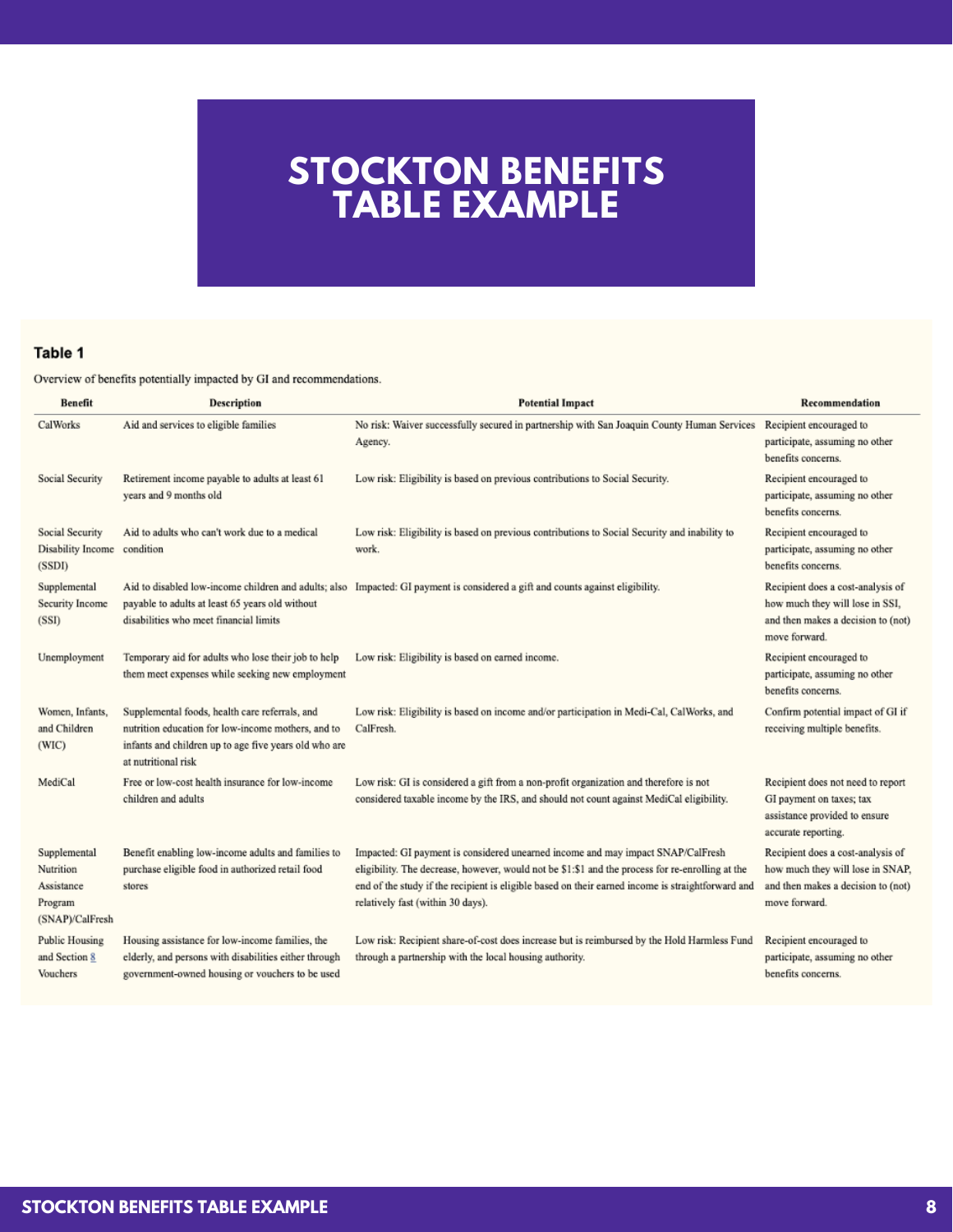## **DISBURSEMENT MECHANISMS OVERVIEW**

Some guaranteed income pilots provide a reloadable debit card to recipients (example: Baby's First Year and the Stockton Economic Empowerment Demonstration (SEED)).

SEED's monthly distributions are administered via a Focus Card, a US Bank-provided prepaid debit card in the recipient's name and provided in [partnership](https://www.communityfinancialresources.net/) with the non-profit Community Financial Resources. The Focus Card can be used wherever VISA is accepted and is part of the Allpoint network, meaning cash can be withdrawn from most ATMs without fees. The card is accompanied by a number of other features, including text alerts, online banking, options to set up bill-pay and direct deposit, and a savings account.

The benefits of using prepaid debit cards to disburse cash are that they do not require recipients to have a bank account. In Stockton, nearly 10% of the community did not have a bank account. As such, using direct deposit to recipients' accounts or via electronic apps such as Venmo or CashApp which require access to a bank account, may have left many otherwise eligible people unable to participate in SEED. In addition, providing written checks was discounted as an option because of concerns about extractive check-cashing service fees. Other benefits to the Focus Card include no credit or Chex Systems review, no minimum balance required, no monthly fees, and no penalty fees for overdrafts or bounced checks.

The downside to a debit card that is not attached to a bank account, is that debit cards cannot be used to pay rent and it does not attach previously unbanked people to bank accounts and traditional financial institutions. If, however, a recipient already has a bank account, they are able to transfer money from their prepaid debit card into their personal account.

Other guaranteed income programs want to ensure that recipients are also provided with access to banking or basic financial tools. One guaranteed income study used GoBank—an online bank that offers reloadable debit cards attached to a bank account—in its pilot program. [Unfortunately,](https://corpgov.law.harvard.edu/2016/02/07/fincen-know-your-customer-requirements/) many of the intended recipients were failing the "Know Your Customer" tests used by GoBank (each bank uses its own proprietary test). The researchers then partnered with [Chime](https://www.chime.com/), another online banking program that is geared towards the currently unbanked and requires no monthly fees and no overdraft fees.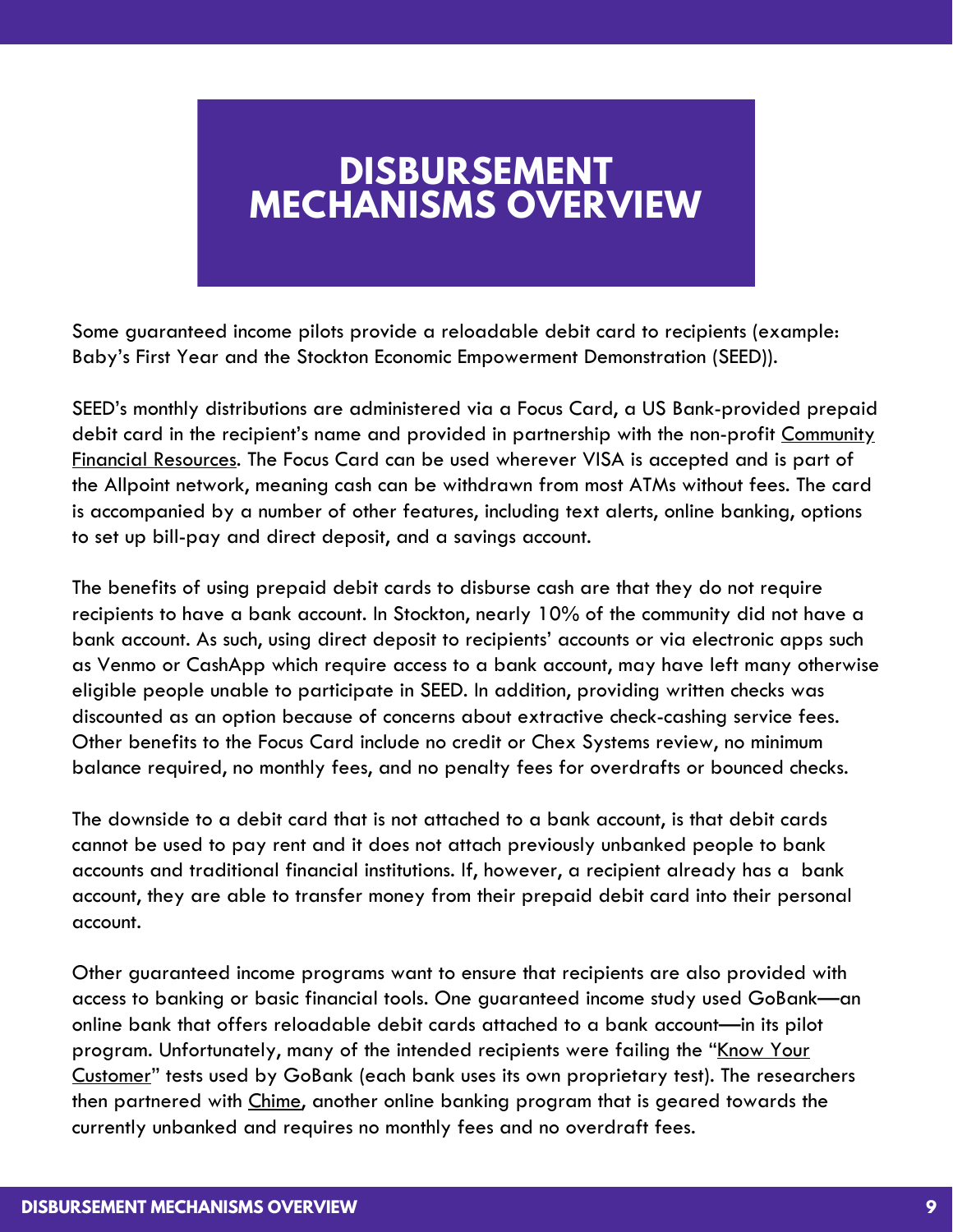Chime agreed to manually review the application of recipients who failed the Know Your Customer test. In the few cases in which the manually reviewed cases are unable to be moved forward, the researchers use PayPal reloadable debit cards to provide the monthly cash transfer to recipients as PayPal is not required to conduct a Know Your Customer test.

Mayors for a Guaranteed Income has entered into an agreement with the Family [Independence](http://fii.org/) Initiative (FII) to provide disbursement for MGI city demonstration programs. MGI entered into this partnership because of FII's ability to balance data needs with flexibility for recipients and their network of existing relationships nationwide.

#### Recommendation:

MGI cities that participate in the centralized support plan will be partnered with FII for disbursements. Non-MGI cities may wish to partner with FII or with a local credit union or other local bank to offer a debit card-based payment system if a majority of recipients are unbanked. If recipients are banked, direct deposits may be easier and avoids any concerns with undocumented recipients.